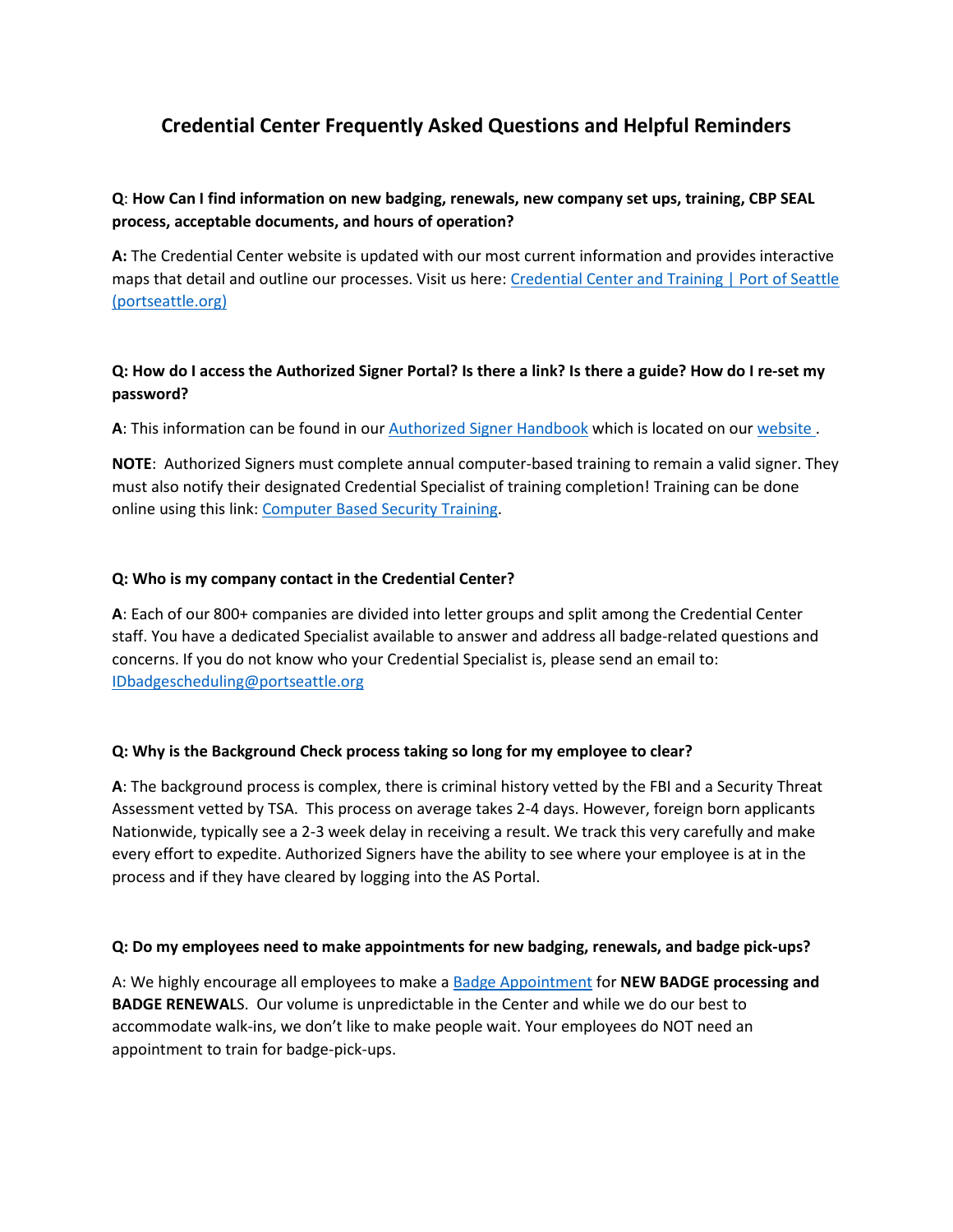#### **Q: My Access request or Key request is taking a long time. Why?**

A: Key requests and Access request forms are a clunky, cumbersome paper process. We realize this is frustrating and are working hard to improve and eventually implement an electronic process for both. In the meantime, the most common reasons for delayed keys and or access are:

- The Authorized Signer didn't sign the form. This must be signed by the company Authorized Signer.
- There is no justification. For high-level doors and/or keys, we require a detailed justification as to the reason the key/door is being requested.
	- o **Note**: **We will likely deny all access requests that allow an employee to "by-pass" the Full-Employee Screening Checkpoints**.
- There is a missing signature from a higher-level-approver. Some keys and doors require a sign-off from the "AREA OWNER". If you are unsure who to contact for additional signatures, send an email to [IDbadgescheduling@portseattle.org.](mailto:IDbadgescheduling@portseattle.org)